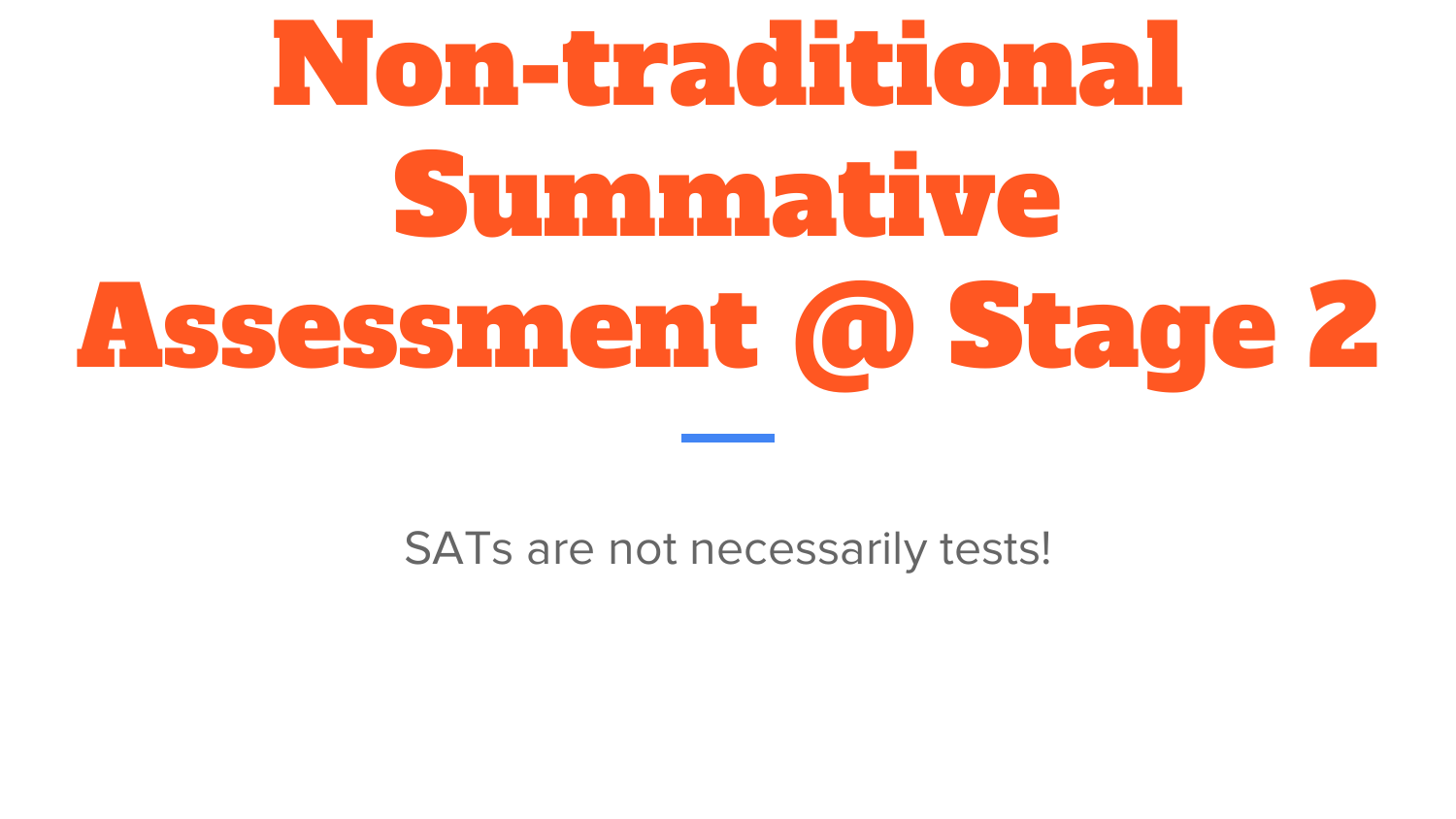# What does it take to lead the change in practice?

- Reasons will to change
	- 'but these are fine'
- Time planning, implementation

● Evidence - confidence to change

What would the challenge be in your site?

- Support and a place to start
	- Review and accountability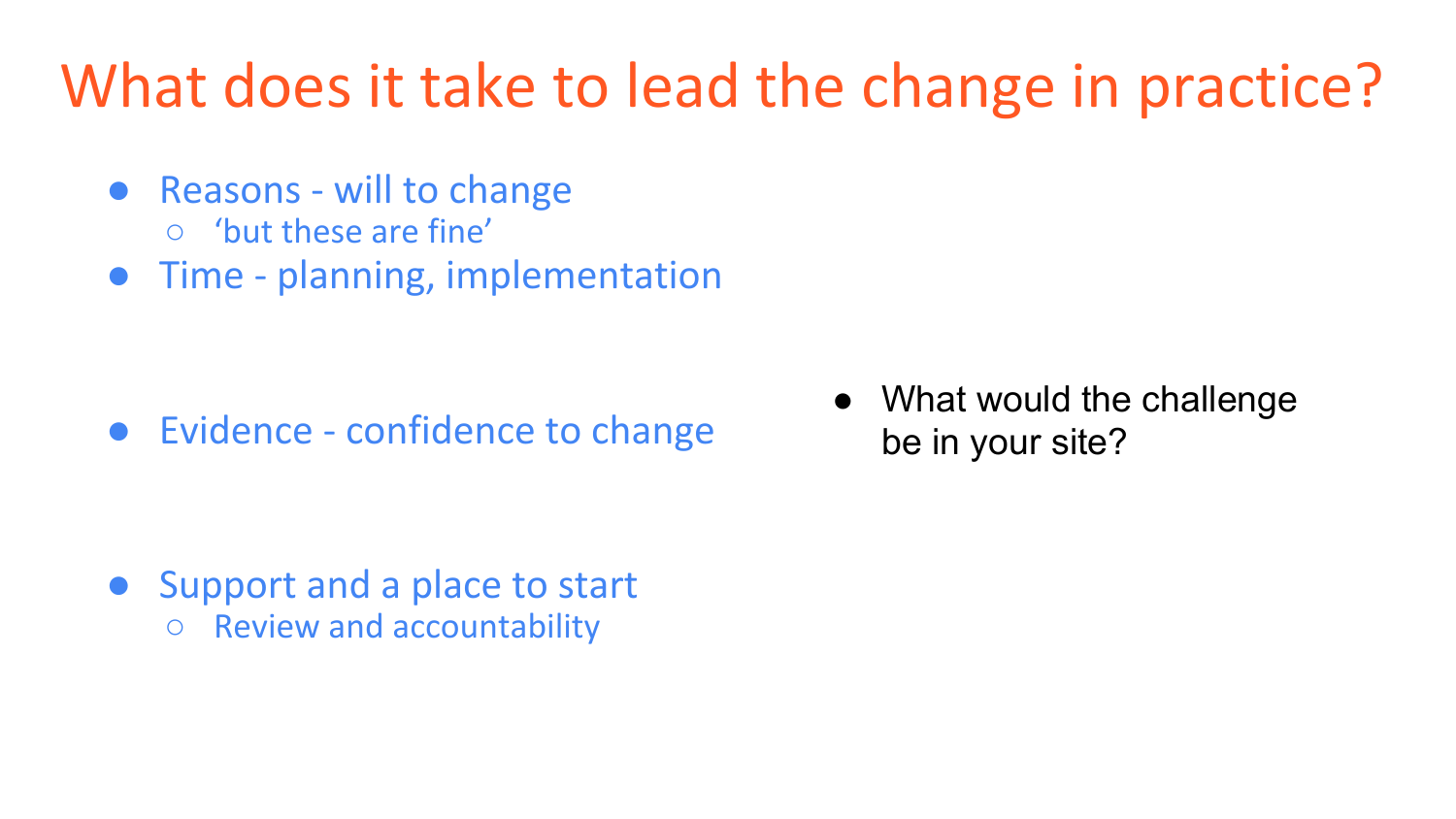# Why would teachers want to do this anyway?

Connections with other courses and assessment design

Development of capabilities and flexibility in using mathematical knowledge and understanding

Support and challenge for a range of students

Where are they likely to use maths out in the world? Other skills and capacities work with mathematical understanding

● How could you promote this type of thinking at your site?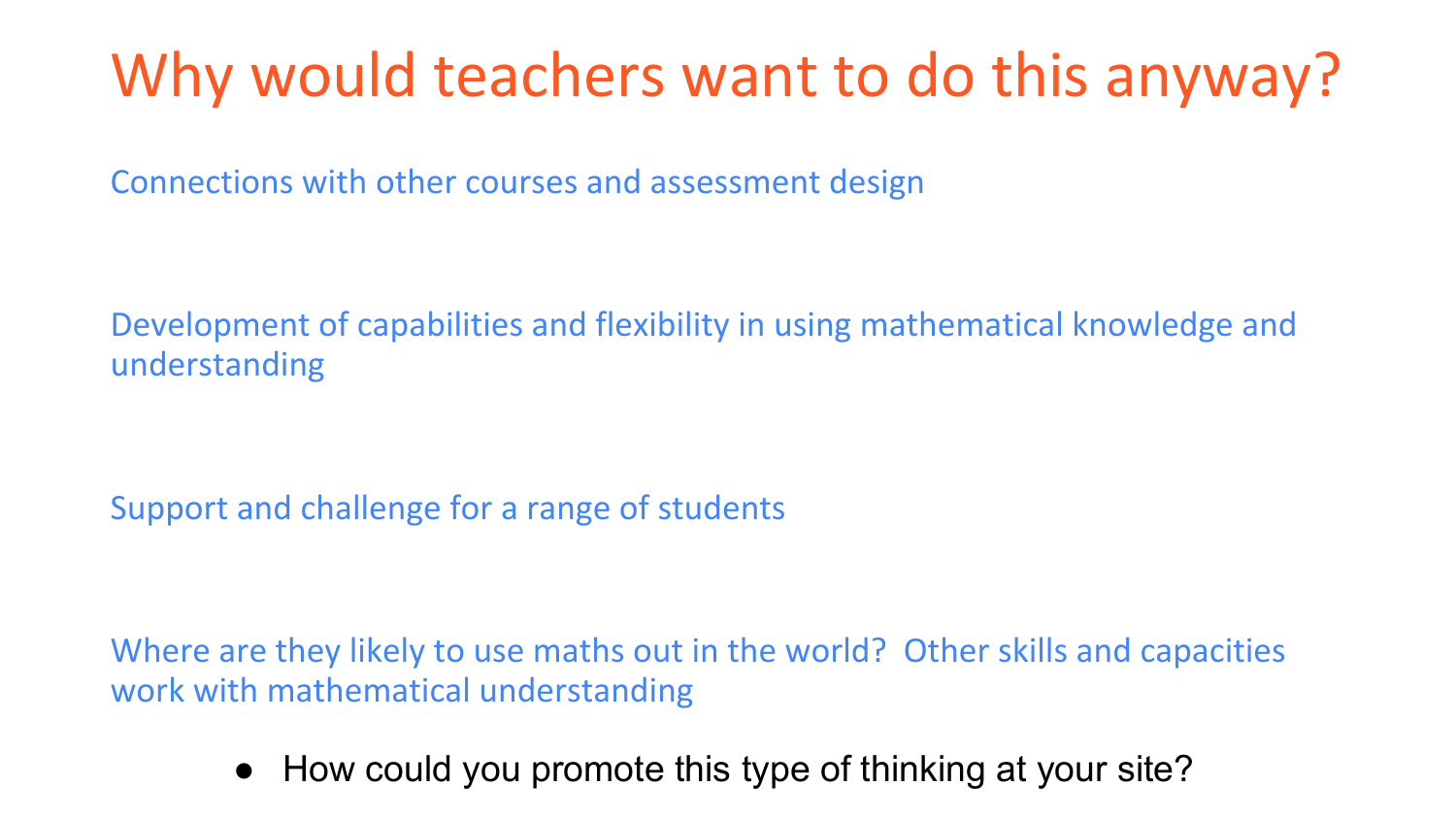# Example: Prac SAT

### Sports Shots (Methods)

For your binomials SAT, you will complete a "sports shots" practical and use the data to analyse binomial statistics. You will submit a scaffolded practical report with the following sections:

- A brief method outlining your chosen "shot' and how you collected the data
- Results, presenting both the expected results for a specific number of throws and the actual results. This section will include calculations for each result.

A discussion of the accuracy of using binomial statistical methods to predict results.

#### **Design**

In pairs or threes, decide on a "sports shot" to use, with clear success and failure criteria. For example, a basketball goal (or miss), a frisbee throw into a target, a soccer goal, or a dart throw. The shot should be relevant to a sports game (eg basketball, ultimate frisbee, darts).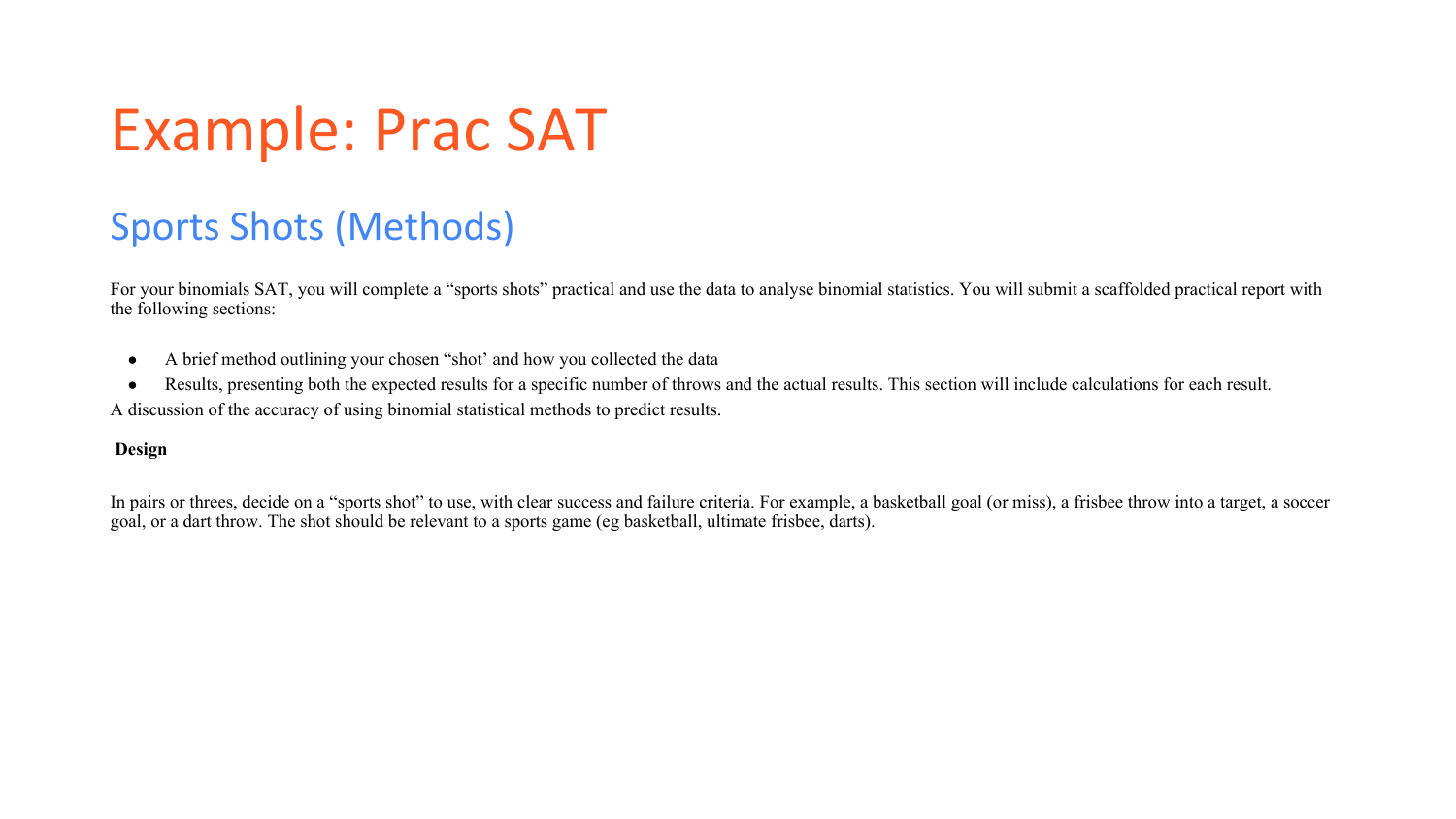# Example: Prac SAT

### Fields of Glory (Spec)

Production of an experimental slope field, drawing of solution curves, and fitting a model solution to a sample.

See attached section.

Followed up with some standard questions on DEs.

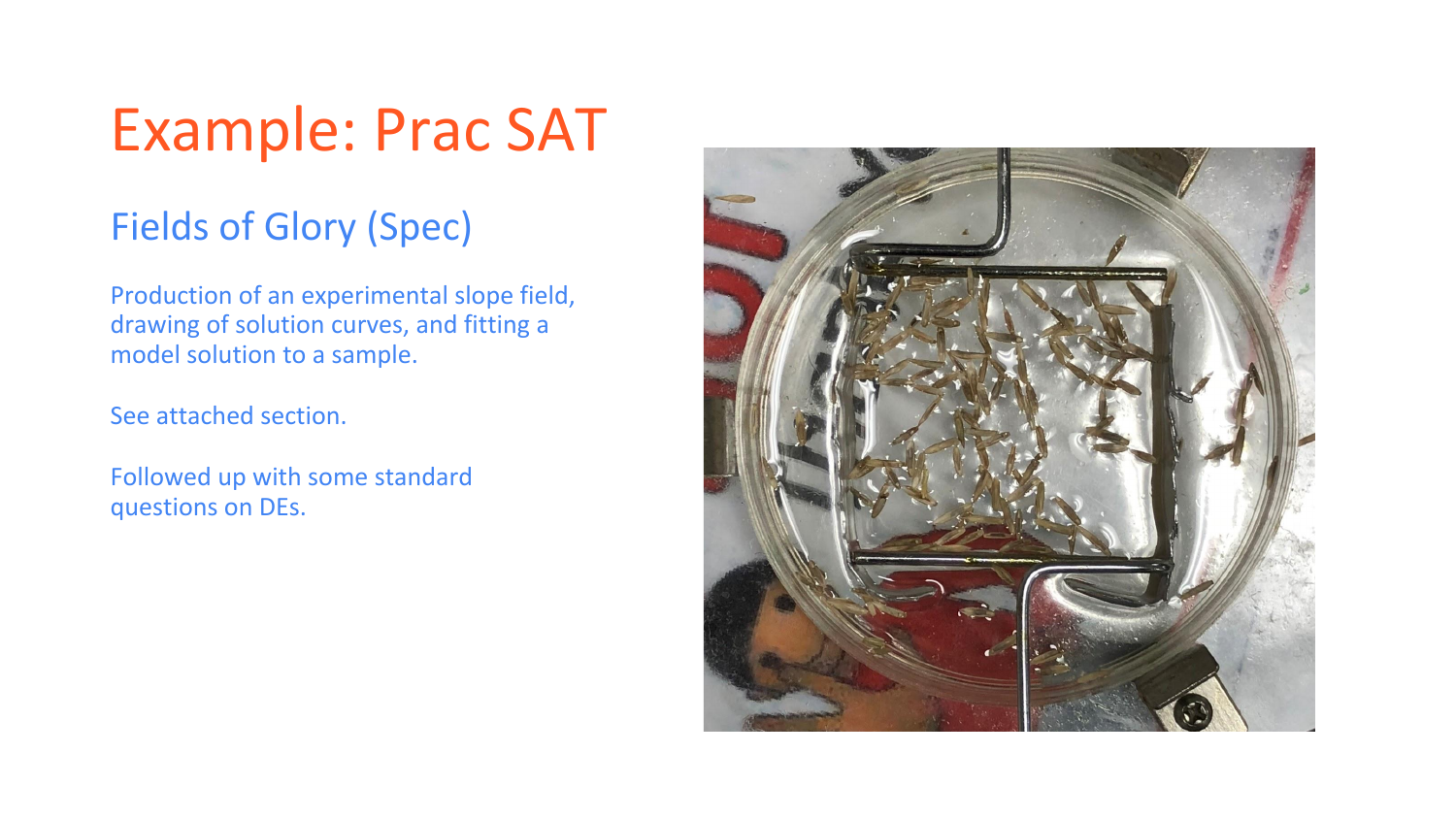### **Example: Oral SAT**

#### **Oral Presentation Task Sheet**

The final Skills and Applications Task is your oral presentation. You will need to complete two of these: one for Methods and one for Specialist

You nominate a date and topic of your choice. On the date, you will be given a complex problem to solve. You will have access to notes and calculators, and will be given time to complete the problem(s). You will then present your solution and in particular, the thinking and reasoning behind it, orally. Visual aids (eg presentation slides, whiteboard, posters/paper) can be used to support your explanation. Your presentation should take no more than 5 minutes.

Feedback, ideas and discussions with the teacher are allowed during the problem-solving time, although obviously teachers cannot give students answers.

Complex numbers

Using an Argand Plane, create an image of an animal.

Applications of differential calculus

An elevator moves between different floors in a building. Describe, using language and  $\bullet$ mathematically, the motion of the elevator during two different time periods.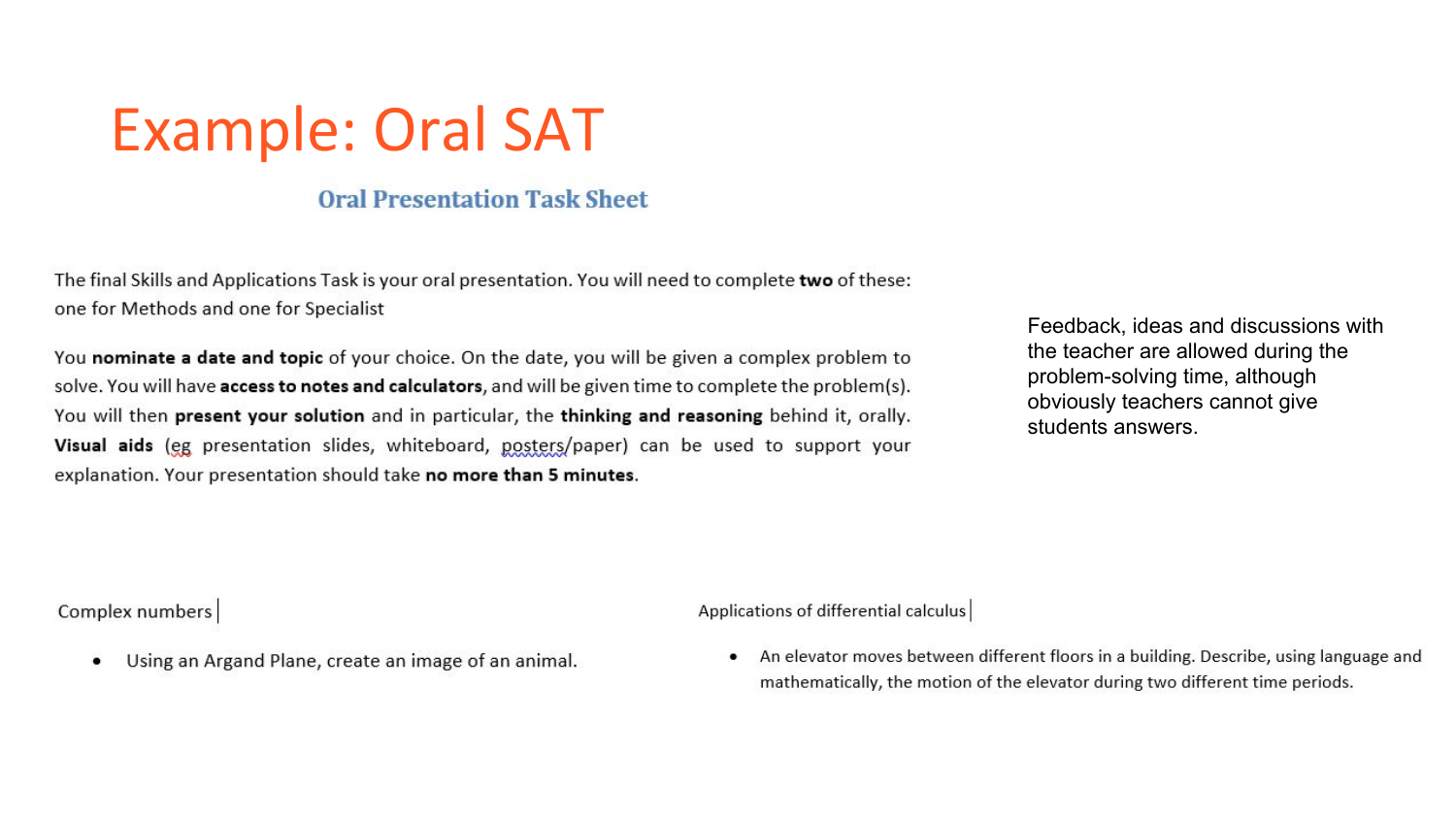### Time

### **Structures in school to facilitate**

Planning time

Teaching teams

Flexibility with assessment timings

Common assessment group and hence tasks

Moderation processes

Explicit commonality between Methods, Spec

Working with other subjects for common skills

### **Time spent by students - considerations**

Classroom pedagogies can come through in assessment (eg dialogue)

Building independence in students for prep time confidence to speak

Assessment conditions to create safe learning (and assessment) environments

Student management of overall workload/stress (pros and cons)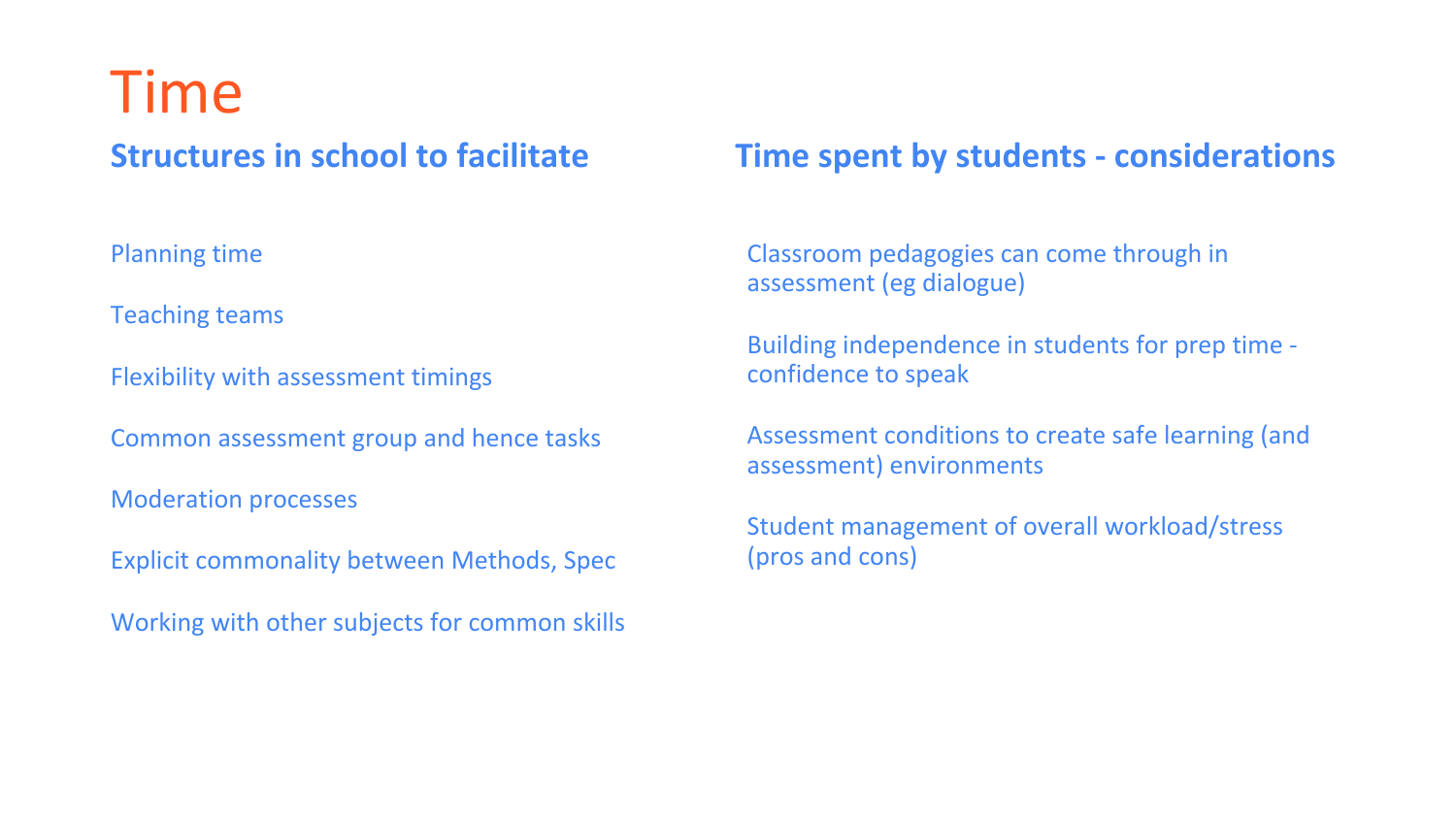### Evidence

● Teachers' experiences

### ● Students (you will hear from them!)

○ Think of questions you would like students to answer

● Data - what happens in terms of SACE achievement?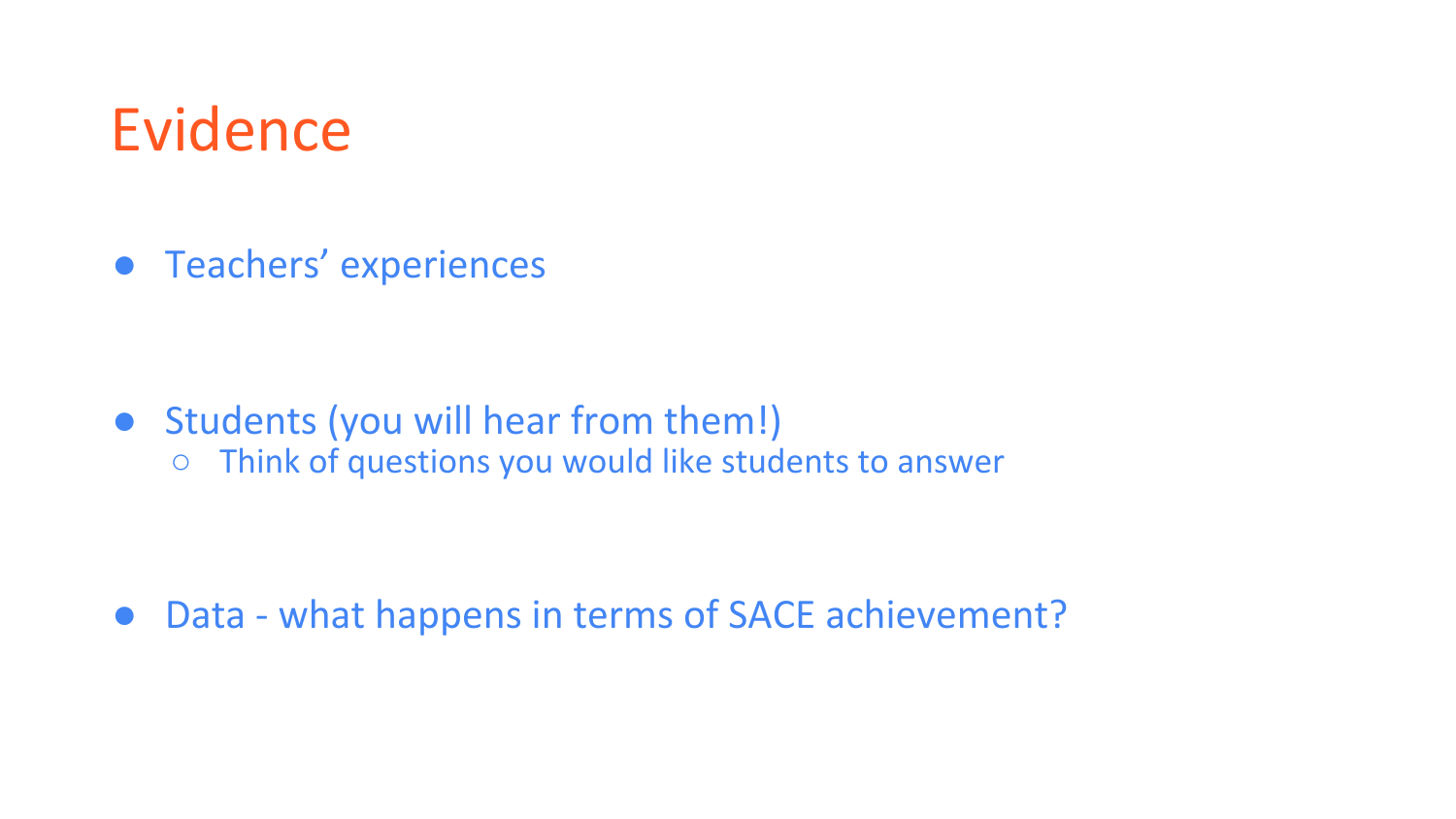

 $A$   $A$ -  $B$ +  $B$ D  $E+$  $A+$  $B - C + C$  $C D - D +$ E-E.

 $B+$  $B A+$ B  $C+$ C  $C-$ D  $D-$ D+ Ε A  $A-$ 

E-

E+

Methods, Test-Style SATS

Specialist, Test-Style SATs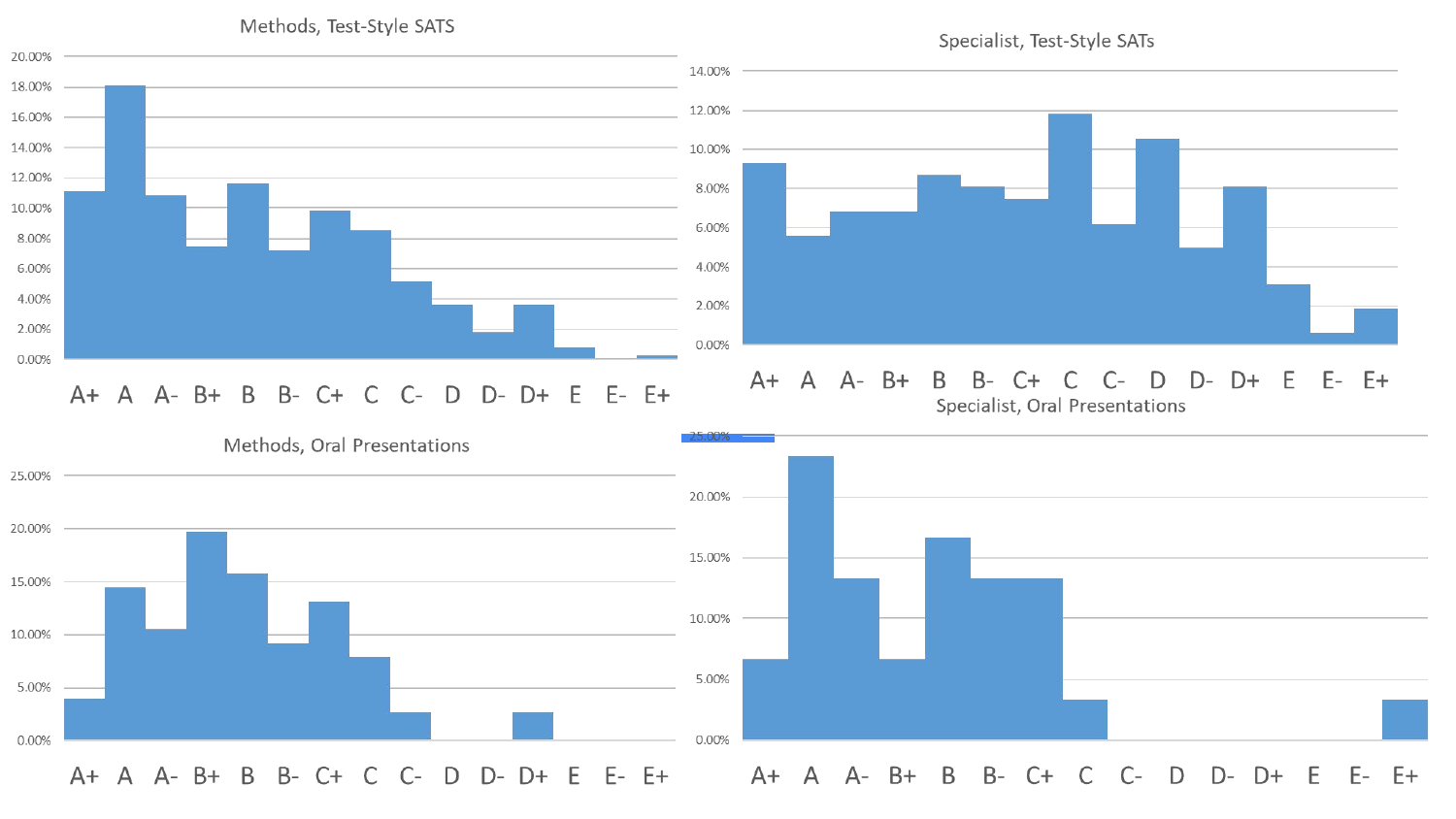## Support - where can teachers start?

- Interdisciplinary inspiration
	- Lots of different assessments used in other subjects and at other year levels
- Applicability to the world who is using maths and for what?
	- eg AMSI Career resources
- Subject outline!
	- It's really flexible in its definition of a SAT (more so than investigation)
- Students
	- What do they bring? How can you harness their skills to show maths evidence?
	- How can you challenge and promote growth in your students?